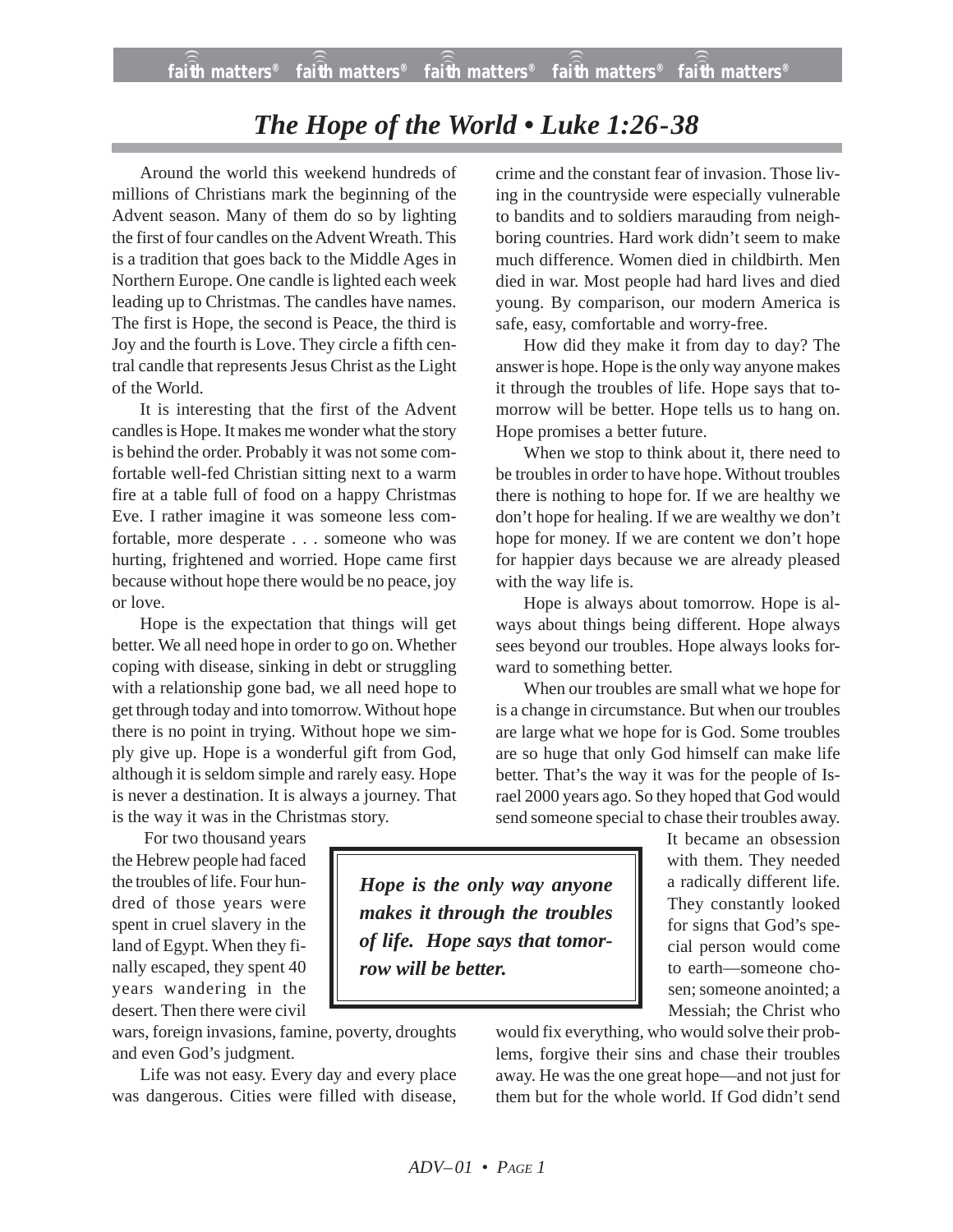someone soon they thought that the world would crumble in around them.

We know how they felt because we have bad days, too. Not that our troubles are the same, but we do have our problems. Every day seems to have new issues to face. None of us has to think very long to come up with our own list of worries. Pick any newspaper, any newscast or any news magazine to read about the troubles in our world—wars, terrorism, epidemics, economic uncertainly. Only a fool thinks that a few adjustments to circumstances will make everything better. We need divine intervention. We need hope.

Here is where hope began according to Luke 1:26-29:

> *In the sixth month, God sent the angel Gabriel to Nazareth, a town in Galilee, to a virgin pledged to be married to a man named Joseph, a descendant of David. The virgin's name was Mary. The angel went to her and said, "Greetings, you who are highly favored! The Lord is with you."*

> *Mary was greatly troubled at his words and wondered what kind of greeting this might be.*

Four hundred years had passed since the last written word of God in the Old Testament. Six hundred years had gone by since the last recorded mission of the angel Gabriel to earth. It had been a very long time, and now God was sending hope. It was marvelous. Except, Mary was greatly troubled! That's what happens when God finally sends his word. We are troubled all the more because, like Mary, we wonder what God is going to do.

Gabriel spoke some simple words of promise in Luke 1:30-33:

> *"Do not be afraid, Mary, you have found favor with God. You will be with child and give birth to a son, and you are to give him the name Jesus. He will be great and will be called the Son of the Most High. The Lord God will give him the throne of his father David, and he will reign over the house of Jacob forever; his kingdom will never end."*

This was a spectacular promise. God was going to send his Son to the rescue. He was coming from heaven to earth. He was going to come in human skin and be one of us. He would understand our troubles and we would understand him. He would come to establish his kingdom and be the ruler of our lives. At last, a king who would be just and fair.

There is no way Mary could have understood the full meaning of Gabriel's words. I doubt that she was even literate, much less educated or sophisticated. She couldn't explain the incarnation of the invisible God into human skin and bones. She had no idea how all this was going to play out in her personal life. She was engaged. She was planning a wedding. She was anticipating a family. All in the future! What would this mean for all those plans? And so she was troubled by the angel's words. But even though she couldn't grasp the words, she could sense the hope embedded in the angel's voice and words. Here was a promise for a better future coming from God himself.

The movie *Castaway* starring Tom Hanks is about a Federal Express employee named Chuck Noland who is the sole survivor of a company plane that crashes near a South Pacific island. He is stranded for four years, hoping to be rescued. All he has beyond the few natural resources of the island are some flotsam from the plane—video tapes, a pair of ice skates, an evening gown and a volleyball he names Wilson that becomes his best friend. There is one more item, a package he never opens. It is a cardboard box wrapped in plastic with a pair of angel wings on it. He is there on the island for four years and never opens it to find out what is inside.

In a risky act of desperation he builds a raft, sails from the island and is rescued by a ship. Back in America he hand delivers the unopened box with angel wings to a Texas farmhouse. He knocks on the door but no one answers, so he leaves the box against the door and writes a note saying, "Thanks. This package saved my life." Somehow that unopened package with the angel's wings gave Chuck Noland the hope to survive in a desperate place.

That is what happened to Mary with the angel's words. She could not fully comprehend what was inside but she found hope that got her through her troubles.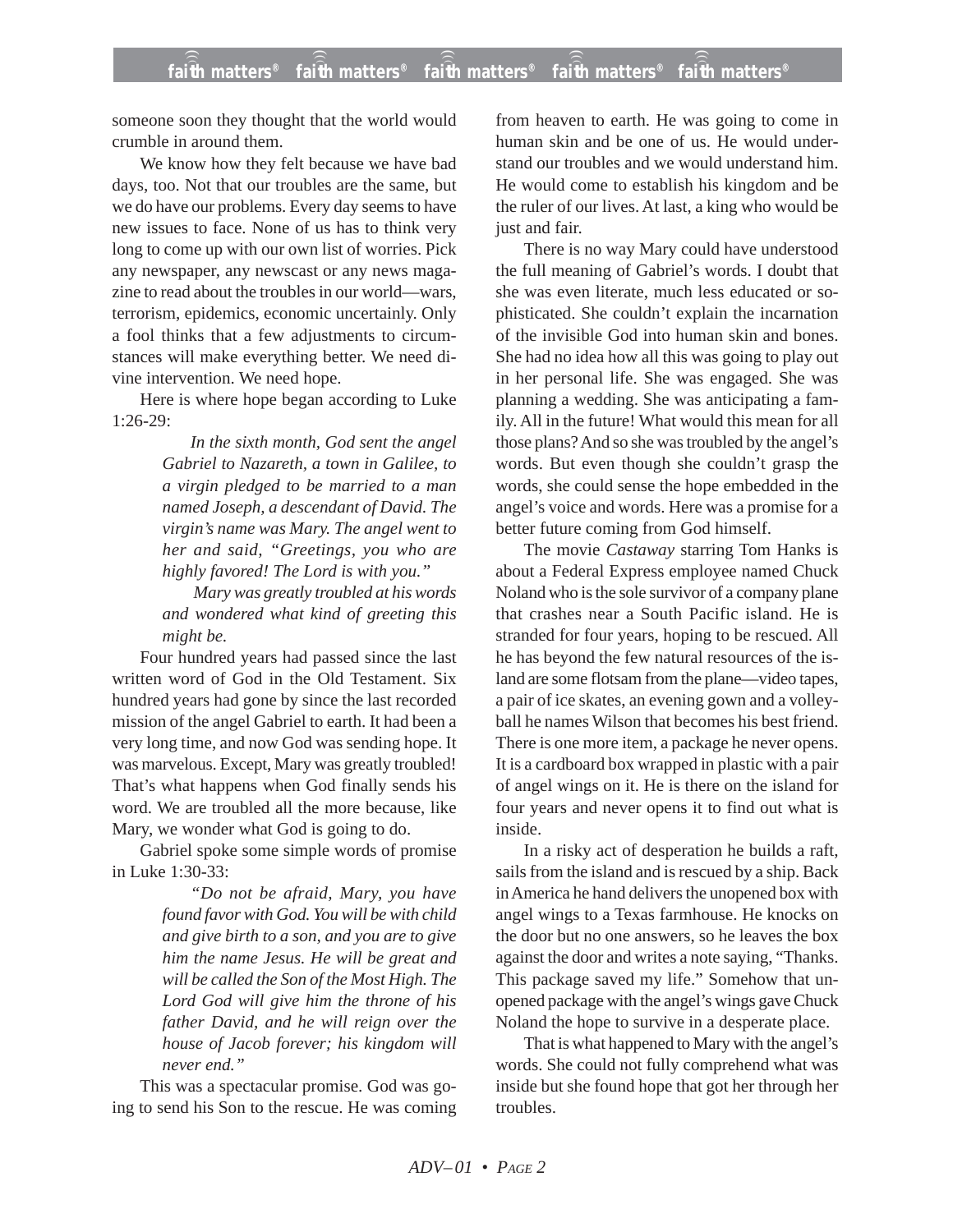## **faith matters® faith matters® faith matters® faith matters® faith matters®** ))) ))) ))) ))) )))

Words do give us hope, especially if they are words from God. Not that we can fully unwrap them or understand them. It is just that the assurance God has promised gives us hope for a better tomorrow.

That is what I experience when it seems like the problems of life are crushing down on me and I pick up my Bible and read it. I don't always understand all that it has to say, but I can hear the tone of God's voice in the words that are written. It is a tone of hope and promise. I am blessed by what God says. But I will tell you that I find hope simply in the realization that God speaks to me. Even when I do not fully understand all that is in the book, I get hope from his words of promise.

What Mary did next is so like us all. She asked, *"How will this be?"*

That's what we always want to know: "Okay, God, you've made a promise to me, but how are you going to pull it off?" The world is a mess: "So, God, how are you going to fix it?" My job application is one of a thousand: "God, how are you going to get me hired?" I'm in big trouble: "God, how are you going to use this for good?"

We read in Luke 1:35 that when Mary asked how God was going to do what he promised Gabriel told her, "*The Holy Spirit will come upon you, and the power of the Most High will overshadow you. So the holy one to be born will be called the Son of God."*

This wasn't totally helpful information. What Mary now knows is that she's a virgin, she's going to give birth to the Son of God and the

Holy Spirit is going to work out the details. If I were Mary I would have asked to see the business plan. I like to know all the details in advance. I read footnotes. I read the fine print in contracts before I sign them. I want to know if there is a back-up plan if Plan A doesn't work.

God doesn't want our hope to be centered in his plan. God doesn't want our hope all wrapped

up in the details of knowing how it's supposed to work out. God wants our hope centered in him. So let me tell you how I think it works. God promises help and hope to every Christian. We trust God to fulfill those promises. Then we watch as the Holy Spirit processes the plan and we see all the parts come together.

What does this look like? Sometimes we're caught by surprise. Sometimes he does it in ways that we would never have anticipated. The Holy Spirit stops a tragedy from becoming worse than it already is. The Holy Spirit defeats an enemy. The Holy Spirit provides a resource. The Holy Spirit allows a disappointment. There are times when our lives are shattered and we want God to put all the pieces back together the way they were, only to find that the Holy Spirit of God has a plan to put the pieces together in a design that is so much better than the way they were before. Admittedly, along the way it doesn't always seem to make sense. This is when we must trust God and it is in that trust that we live out our hope.

In his book *Sabbatical Journeys* Catholic priest Henri Nouwen describes the relationship between

*There are times when our lives are shattered and we want God to put all the pieces back together the way they were, only to find that the Holy Spirit of God has a plan to put the pieces together in a design that is so much better than the way they were before.*

the "flyer" and the "catcher" in a circus trapeze performance. The flyer lets go of the trapeze and flies through the air high above the audience. During his interviews, Nouwen learned that it is important that the flyer just hold that position while making the dangerous journey through the open space to the catcher. One of

the Flying Roudellas told him, "The flyer must never try to catch the catcher." The flyer just trusts and the catcher will catch.

It is like that with us and God. It's not that we have to catch the Holy Spirit; the Holy Spirit will catch us.

But what about the "hang time"? How long is this going to take? It's the waiting that can get a